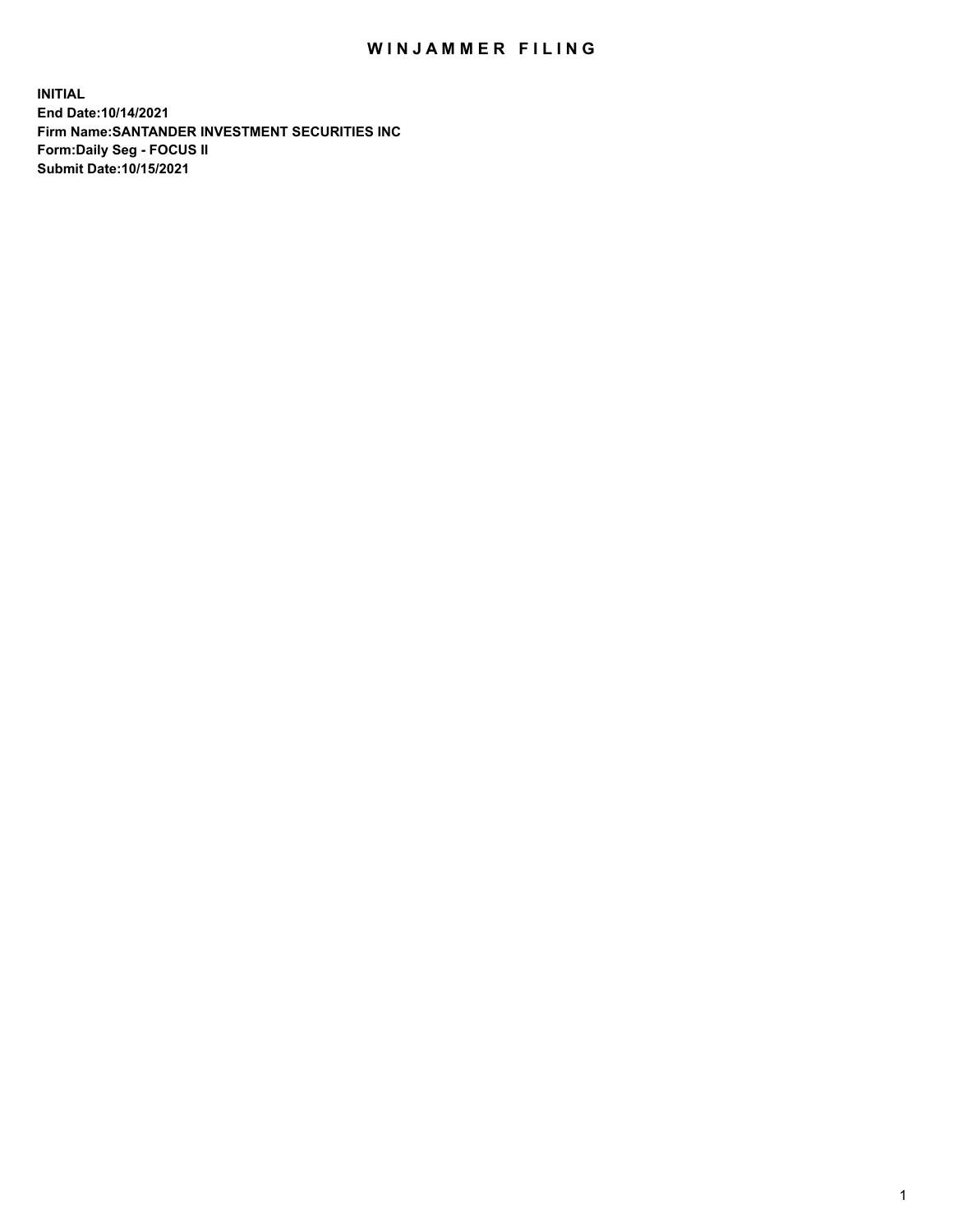**INITIAL End Date:10/14/2021 Firm Name:SANTANDER INVESTMENT SECURITIES INC Form:Daily Seg - FOCUS II Submit Date:10/15/2021 Daily Segregation - Cover Page**

Name of Company **SANTANDER INVESTMENT SECURITIES INC** Contact Name **Richard Ro** Contact Phone Number **(212) 350-3662** Contact Email Address **richard.ro@santander.us** FCM's Customer Segregated Funds Residual Interest Target (choose one): a. Minimum dollar amount: ; or **70,000,000** b. Minimum percentage of customer segregated funds required:% ; or **0** c. Dollar amount range between:and; or **0 0** d. Percentage range of customer segregated funds required between:% and%. **0 0** FCM's Customer Secured Amount Funds Residual Interest Target (choose one): a. Minimum dollar amount: ; or **0** b. Minimum percentage of customer secured funds required:% ; or **0** c. Dollar amount range between:and; or **0 0** d. Percentage range of customer secured funds required between:% and%. **0 0** FCM's Cleared Swaps Customer Collateral Residual Interest Target (choose one): a. Minimum dollar amount: ; or **0** b. Minimum percentage of cleared swaps customer collateral required:% ; or **0** c. Dollar amount range between:and; or **0 0** d. Percentage range of cleared swaps customer collateral required between:% and%. **0 0**

Attach supporting documents CH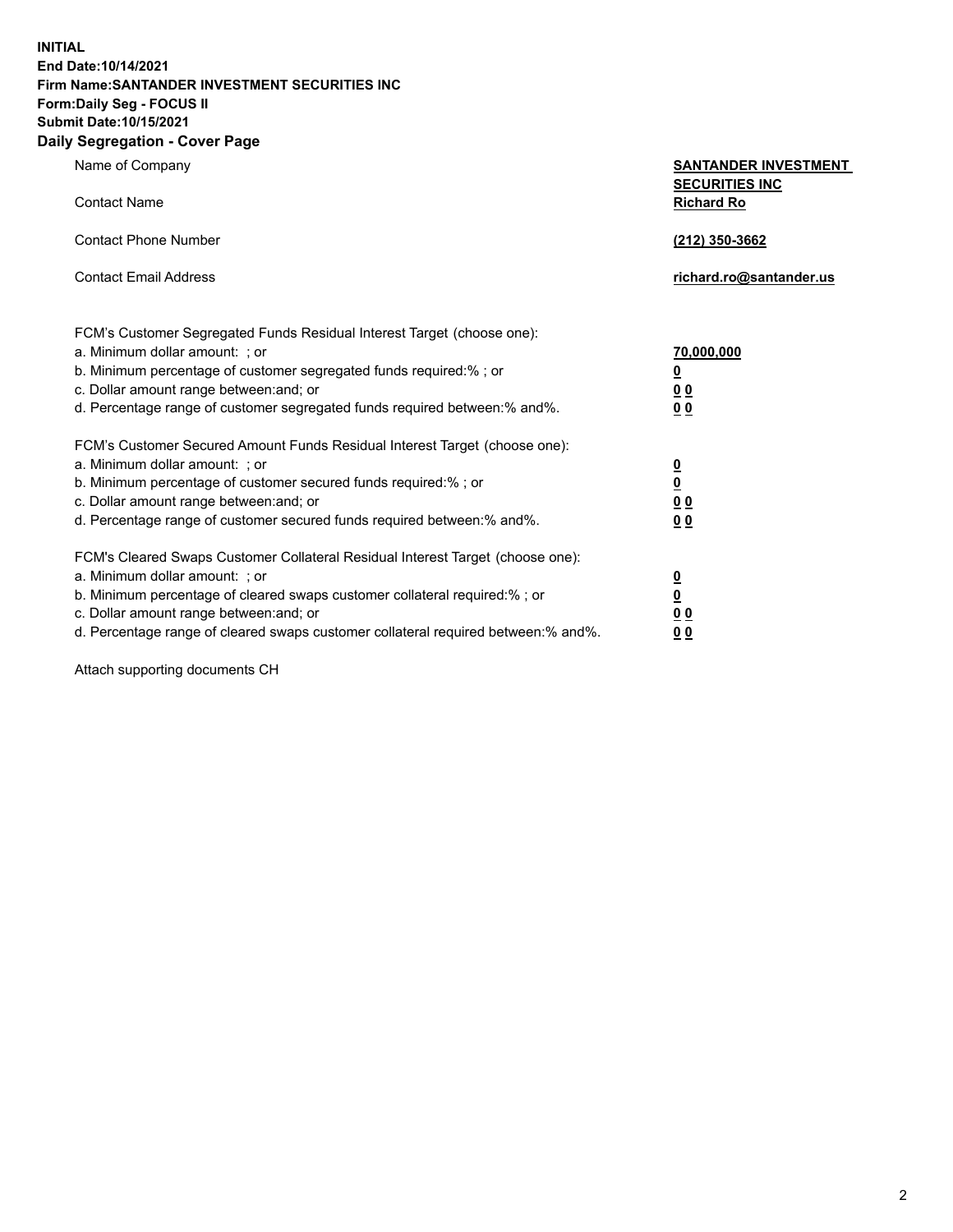## **INITIAL End Date:10/14/2021 Firm Name:SANTANDER INVESTMENT SECURITIES INC Form:Daily Seg - FOCUS II Submit Date:10/15/2021 Daily Segregation - Secured Amounts**

|     | Foreign Futures and Foreign Options Secured Amounts                                         |                   |
|-----|---------------------------------------------------------------------------------------------|-------------------|
|     | Amount required to be set aside pursuant to law, rule or regulation of a foreign            | $0$ [7305]        |
|     | government or a rule of a self-regulatory organization authorized thereunder                |                   |
| 1.  | Net ledger balance - Foreign Futures and Foreign Option Trading - All Customers             |                   |
|     | A. Cash                                                                                     | $0$ [7315]        |
|     | B. Securities (at market)                                                                   | $0$ [7317]        |
| 2.  | Net unrealized profit (loss) in open futures contracts traded on a foreign board of trade   | $0$ [7325]        |
| 3.  | Exchange traded options                                                                     |                   |
|     | a. Market value of open option contracts purchased on a foreign board of trade              | $0$ [7335]        |
|     | b. Market value of open contracts granted (sold) on a foreign board of trade                | $0$ [7337]        |
| 4.  | Net equity (deficit) (add lines 1. 2. and 3.)                                               | $0$ [7345]        |
| 5.  | Account liquidating to a deficit and account with a debit balances - gross amount           | $0$ [7351]        |
|     | Less: amount offset by customer owned securities                                            | 0 [7352] 0 [7354] |
| 6.  | Amount required to be set aside as the secured amount - Net Liquidating Equity              | $0$ [7355]        |
|     | Method (add lines 4 and 5)                                                                  |                   |
| 7.  | Greater of amount required to be set aside pursuant to foreign jurisdiction (above) or line | $0$ [7360]        |
|     | 6.                                                                                          |                   |
|     | FUNDS DEPOSITED IN SEPARATE REGULATION 30.7 ACCOUNTS                                        |                   |
| 1.  | Cash in banks                                                                               |                   |
|     | A. Banks located in the United States                                                       | $0$ [7500]        |
|     | B. Other banks qualified under Regulation 30.7                                              | 0 [7520] 0 [7530] |
| 2.  | <b>Securities</b>                                                                           |                   |
|     | A. In safekeeping with banks located in the United States                                   | $0$ [7540]        |
|     | B. In safekeeping with other banks qualified under Regulation 30.7                          | 0 [7560] 0 [7570] |
| 3.  | Equities with registered futures commission merchants                                       |                   |
|     | A. Cash                                                                                     | $0$ [7580]        |
|     | <b>B.</b> Securities                                                                        | <u>0</u> [7590]   |
|     | C. Unrealized gain (loss) on open futures contracts                                         | 0 [7600]          |
|     | D. Value of long option contracts                                                           | $0$ [7610]        |
|     | E. Value of short option contracts                                                          | 0 [7615] 0 [7620] |
| 4.  | Amounts held by clearing organizations of foreign boards of trade                           |                   |
|     | A. Cash                                                                                     | $0$ [7640]        |
|     | <b>B.</b> Securities                                                                        | <u>0</u> [7650]   |
|     | C. Amount due to (from) clearing organization - daily variation                             | $0$ [7660]        |
|     | D. Value of long option contracts                                                           | $0$ [7670]        |
|     | E. Value of short option contracts                                                          | 0 [7675] 0 [7680] |
| 5.  | Amounts held by members of foreign boards of trade                                          |                   |
|     | A. Cash                                                                                     | $0$ [7700]        |
|     | <b>B.</b> Securities                                                                        | $0$ [7710]        |
|     | C. Unrealized gain (loss) on open futures contracts                                         | $0$ [7720]        |
|     | D. Value of long option contracts                                                           | $0$ [7730]        |
|     | E. Value of short option contracts                                                          | 0 [7735] 0 [7740] |
| 6.  | Amounts with other depositories designated by a foreign board of trade                      | 0 [7760]          |
| 7.  | Segregated funds on hand                                                                    | $0$ [7765]        |
| 8.  | Total funds in separate section 30.7 accounts                                               | $0$ [7770]        |
| 9.  | Excess (deficiency) Set Aside for Secured Amount (subtract line 7 Secured Statement         | $0$ [7380]        |
|     | Page 1 from Line 8)                                                                         |                   |
| 10. | Management Target Amount for Excess funds in separate section 30.7 accounts                 | 0 [7780]          |
| 11. | Excess (deficiency) funds in separate 30.7 accounts over (under) Management Target          | $0$ [7785]        |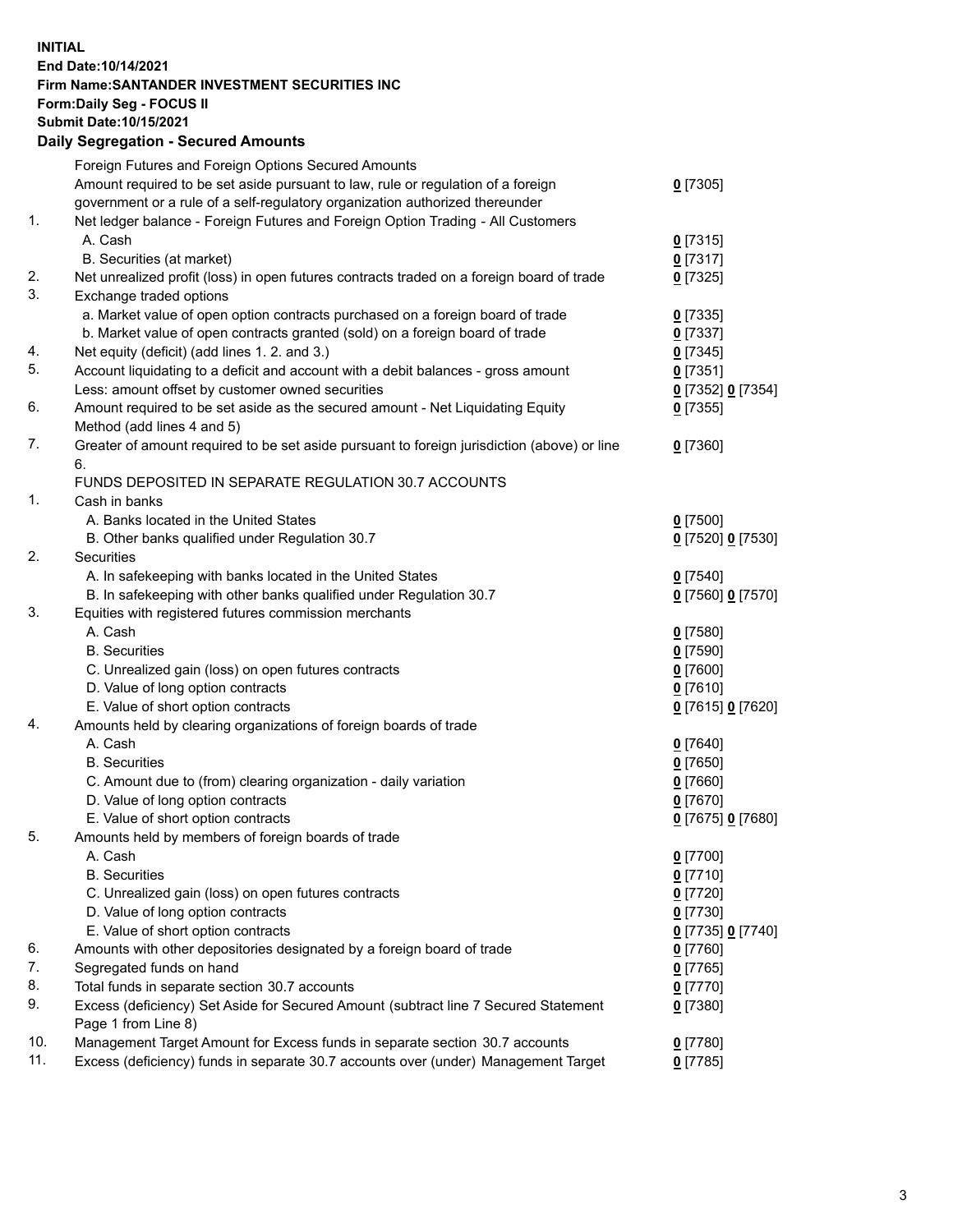| <b>INITIAL</b> |                                                                                     |                      |  |  |  |
|----------------|-------------------------------------------------------------------------------------|----------------------|--|--|--|
|                | End Date: 10/14/2021                                                                |                      |  |  |  |
|                | <b>Firm Name: SANTANDER INVESTMENT SECURITIES INC</b>                               |                      |  |  |  |
|                | Form: Daily Seg - FOCUS II                                                          |                      |  |  |  |
|                | Submit Date: 10/15/2021                                                             |                      |  |  |  |
|                | <b>Daily Segregation - Segregation Statement</b>                                    |                      |  |  |  |
|                | SEGREGATION REQUIREMENTS(Section 4d(2) of the CEAct)                                |                      |  |  |  |
| 1.             | Net ledger balance                                                                  |                      |  |  |  |
|                | A. Cash                                                                             | 2,711,640,772 [7010] |  |  |  |
|                | B. Securities (at market)                                                           | $0$ [7020]           |  |  |  |
| 2.             | Net unrealized profit (loss) in open futures contracts traded on a contract market  | -541,738,803 [7030]  |  |  |  |
| 3.             | Exchange traded options                                                             |                      |  |  |  |
|                | A. Add market value of open option contracts purchased on a contract market         | 43,869,456 [7032]    |  |  |  |
|                | B. Deduct market value of open option contracts granted (sold) on a contract market | -24,302,998 [7033]   |  |  |  |
| 4.             | Net equity (deficit) (add lines 1, 2 and 3)                                         | 2,189,468,427 [7040] |  |  |  |
| 5.             | Accounts liquidating to a deficit and accounts with                                 |                      |  |  |  |
|                | debit balances - gross amount                                                       | $0$ [7045]           |  |  |  |
|                | Less: amount offset by customer securities                                          | 0 [7047] 0 [7050]    |  |  |  |
| 6.             | Amount required to be segregated (add lines 4 and 5)                                | 2,189,468,427 [7060] |  |  |  |
|                | FUNDS IN SEGREGATED ACCOUNTS                                                        |                      |  |  |  |
| 7.             | Deposited in segregated funds bank accounts                                         |                      |  |  |  |
|                | A. Cash                                                                             | 270,083,929 [7070]   |  |  |  |
|                | B. Securities representing investments of customers' funds (at market)              | $0$ [7080]           |  |  |  |
|                | C. Securities held for particular customers or option customers in lieu of cash (at | $0$ [7090]           |  |  |  |
|                | market)                                                                             |                      |  |  |  |
| 8.             | Margins on deposit with derivatives clearing organizations of contract markets      |                      |  |  |  |
|                | A. Cash                                                                             | 1,939,192,099 [7100] |  |  |  |
|                | B. Securities representing investments of customers' funds (at market)              | $0$ [7110]           |  |  |  |
|                | C. Securities held for particular customers or option customers in lieu of cash (at | $0$ [7120]           |  |  |  |
|                | market)                                                                             |                      |  |  |  |
| 9.             | Net settlement from (to) derivatives clearing organizations of contract markets     | 33,097,818 [7130]    |  |  |  |
| 10.            | Exchange traded options                                                             |                      |  |  |  |
|                | A. Value of open long option contracts                                              | 43,869,456 [7132]    |  |  |  |
|                | B. Value of open short option contracts                                             | -24,302,998 [7133]   |  |  |  |
| 11.            | Net equities with other FCMs                                                        |                      |  |  |  |
|                | A. Net liquidating equity                                                           | $0$ [7140]           |  |  |  |
|                | B. Securities representing investments of customers' funds (at market)              | $0$ [7160]           |  |  |  |
|                | C. Securities held for particular customers or option customers in lieu of cash (at | $0$ [7170]           |  |  |  |
|                | market)                                                                             |                      |  |  |  |
| 12.            | Segregated funds on hand                                                            | $0$ [7150]           |  |  |  |
| 13.            | Total amount in segregation (add lines 7 through 12)                                | 2,261,940,304 [7180] |  |  |  |
| 14.            | Excess (deficiency) funds in segregation (subtract line 6 from line 13)             | 72,471,877 [7190]    |  |  |  |
| 15.            | Management Target Amount for Excess funds in segregation                            | 70,000,000 [7194]    |  |  |  |
| 16.            | Excess (deficiency) funds in segregation over (under) Management Target Amount      | 2,471,877 [7198]     |  |  |  |
|                | <b>Excess</b>                                                                       |                      |  |  |  |